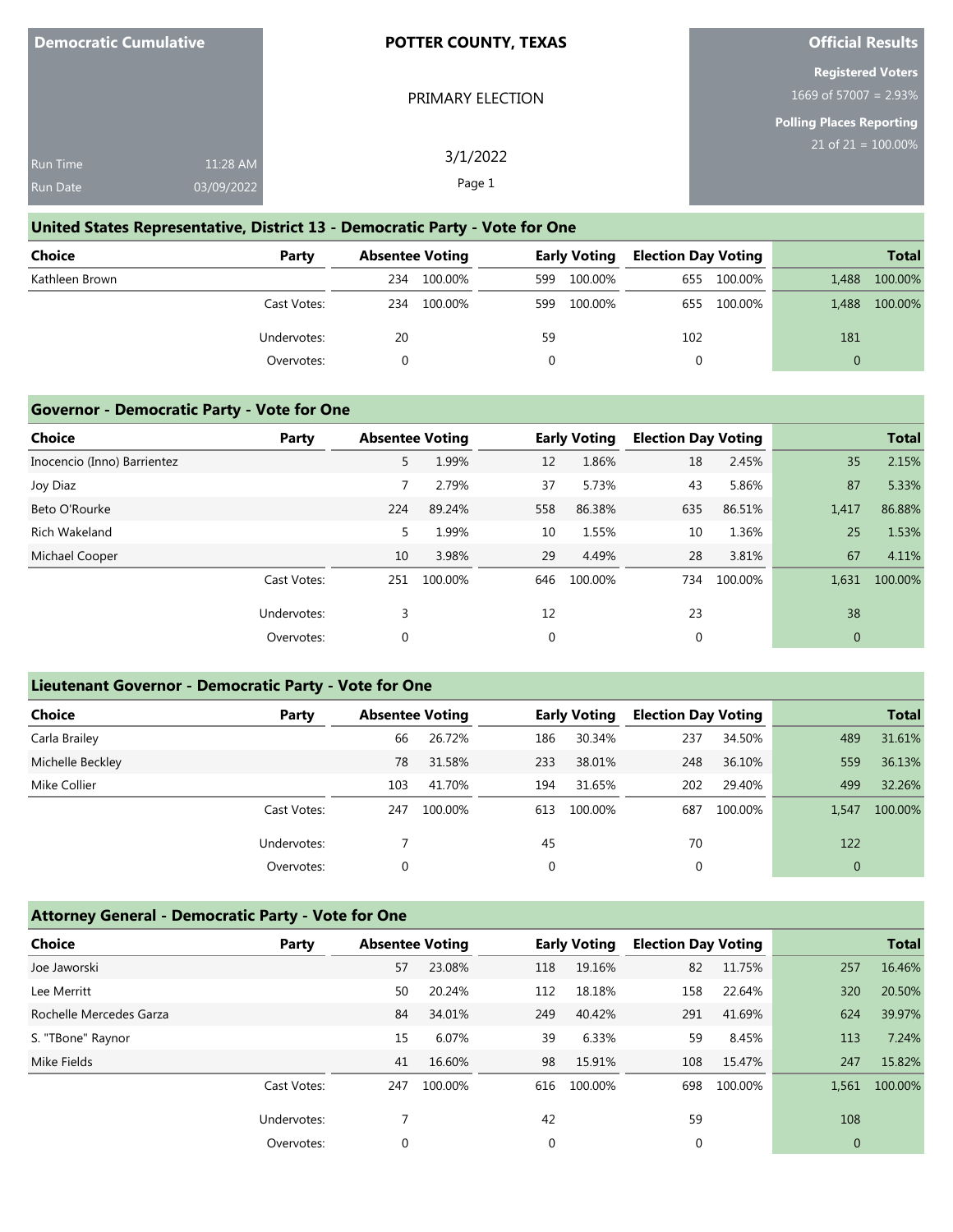| <b>Democratic Cumulative</b>       |                        | <b>POTTER COUNTY, TEXAS</b> | <b>Official Results</b>                                                          |  |
|------------------------------------|------------------------|-----------------------------|----------------------------------------------------------------------------------|--|
|                                    |                        | PRIMARY ELECTION            | <b>Registered Voters</b><br>1669 of 57007 = $2.93\%$<br>Polling Places Reporting |  |
| <b>Run Time</b><br><b>Run Date</b> | 11:28 AM<br>03/09/2022 | 3/1/2022<br>Page 2          | $21$ of $21 = 100.00\%$                                                          |  |

## **Comptroller of Public Accounts - Democratic Party - Vote for One**

| <b>Choice</b>    | Party       | <b>Absentee Voting</b> |         |     | <b>Early Voting</b> | <b>Election Day Voting</b> |         |              | <b>Total</b> |
|------------------|-------------|------------------------|---------|-----|---------------------|----------------------------|---------|--------------|--------------|
|                  |             |                        |         |     |                     |                            |         |              |              |
| Janet T. Dudding |             | 131                    | 53.25%  | 266 | 43.61%              | 299                        | 44.17%  | 696          | 45.40%       |
| Tim Mahoney      |             | 57                     | 23.17%  | 139 | 22.79%              | 139                        | 20.53%  | 335          | 21.85%       |
| Angel Luis Vega  |             | 58                     | 23.58%  | 205 | 33.61%              | 239                        | 35.30%  | 502          | 32.75%       |
|                  | Cast Votes: | 246                    | 100.00% | 610 | 100.00%             | 677                        | 100.00% | 1.533        | 100.00%      |
|                  | Undervotes: | 8                      |         | 48  |                     | 80                         |         | 136          |              |
|                  | Overvotes:  | 0                      |         | 0   |                     | 0                          |         | $\mathbf{0}$ |              |

## **Commissioner of the General Land Office - Democratic Party - Vote for One**

| <b>Choice</b>        | Party       | <b>Absentee Voting</b> |         |     | <b>Early Voting</b> | <b>Election Day Voting</b> |         |          | <b>Total</b> |
|----------------------|-------------|------------------------|---------|-----|---------------------|----------------------------|---------|----------|--------------|
| Jinny Suh            |             | 54                     | 21.95%  | 164 | 27.70%              | 159                        | 23.84%  | 377      | 25.05%       |
| Michael Lange        |             | 55                     | 22.36%  | 122 | 20.61%              | 136                        | 20.39%  | 313      | 20.80%       |
| Sandragrace Martinez |             | 61                     | 24.80%  | 204 | 34.46%              | 251                        | 37.63%  | 516      | 34.29%       |
| Jay Kleberg          |             | 76                     | 30.89%  | 102 | 17.23%              | 121                        | 18.14%  | 299      | 19.87%       |
|                      | Cast Votes: | 246                    | 100.00% | 592 | 100.00%             | 667                        | 100.00% | 1,505    | 100.00%      |
|                      | Undervotes: | 8                      |         | 66  |                     | 90                         |         | 164      |              |
|                      | Overvotes:  | $\mathbf 0$            |         | 0   |                     | 0                          |         | $\theta$ |              |

## **Commissioner of Agriculture - Democratic Party - Vote for One**

| <b>Choice</b> | Party       | <b>Absentee Voting</b> |         |     | <b>Early Voting</b> | <b>Election Day Voting</b> |         |              | <b>Total</b> |
|---------------|-------------|------------------------|---------|-----|---------------------|----------------------------|---------|--------------|--------------|
| Susan Hays    |             | 168                    | 68.85%  | 510 | 84.16%              | 546                        | 81.74%  | 1,224        | 80.63%       |
| Ed Ireson     |             | 76                     | 31.15%  | 96  | 15.84%              | 122                        | 18.26%  | 294          | 19.37%       |
|               | Cast Votes: | 244                    | 100.00% | 606 | 100.00%             | 668                        | 100.00% | 1.518        | 100.00%      |
|               | Undervotes: | 10                     |         | 52  |                     | 89                         |         | 151          |              |
|               | Overvotes:  | 0                      |         | 0   |                     | 0                          |         | $\mathbf{0}$ |              |

## **Railroad Commissioner - Democratic Party - Vote for One**

| <b>Choice</b> | Party       | <b>Absentee Voting</b> |         |      | <b>Early Voting</b> | <b>Election Day Voting</b> |         |       | <b>Total</b> |
|---------------|-------------|------------------------|---------|------|---------------------|----------------------------|---------|-------|--------------|
| Luke Warford  |             | 237                    | 100.00% | 579. | 100.00%             | 633                        | 100.00% | 1.449 | 100.00%      |
|               | Cast Votes: | 237                    | 100.00% | 579  | 100.00%             | 633                        | 100.00% | 1,449 | 100.00%      |
|               | Undervotes: | 17                     |         | 79   |                     | 124                        |         | 220   |              |
|               | Overvotes:  |                        |         |      |                     |                            |         |       |              |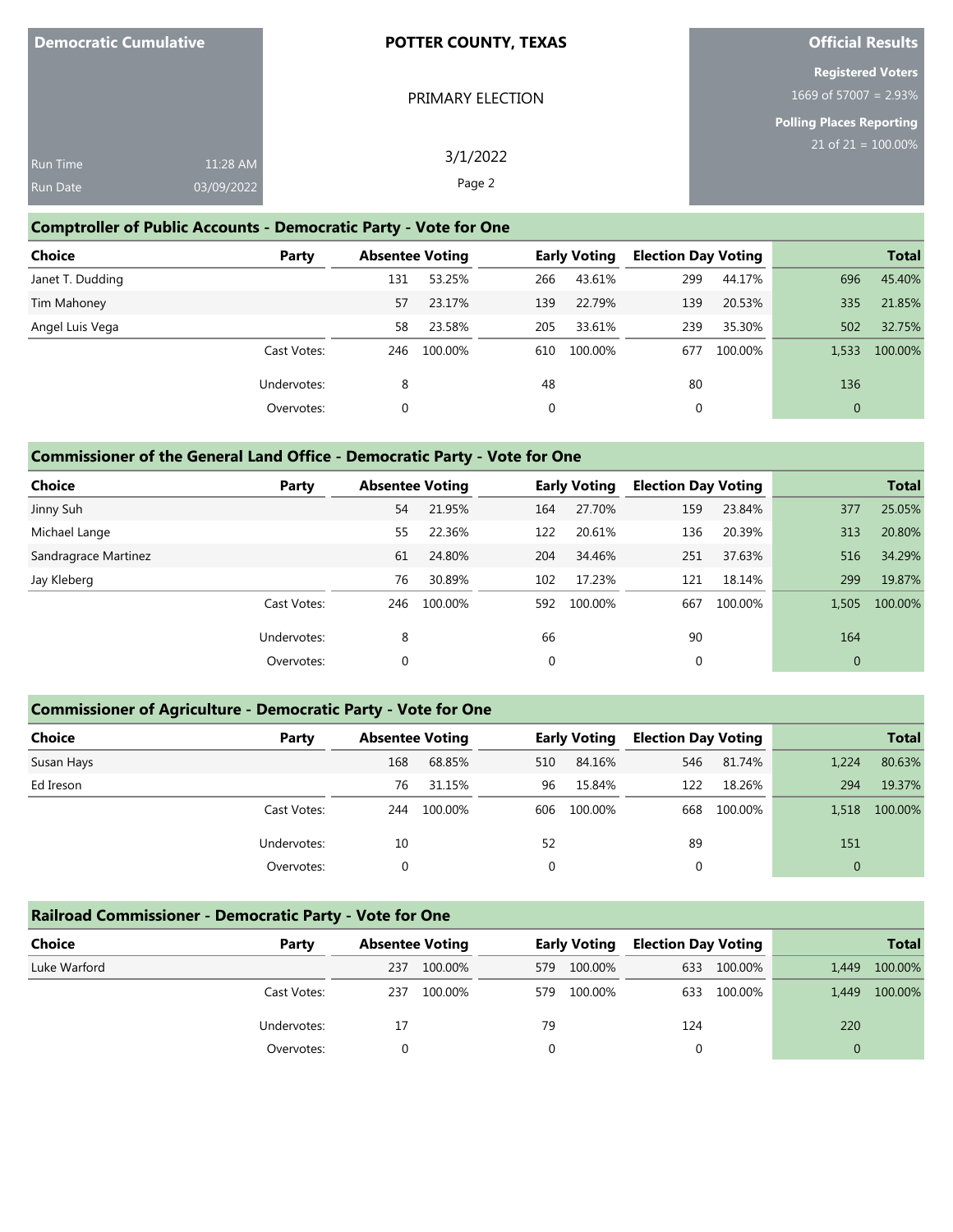PRIMARY ELECTION

## **Official Results**

|  | <b>Registered Voters</b> |  |  |
|--|--------------------------|--|--|
|  | $1669$ of 57007 = 2.93%  |  |  |

# **Polling Places Reporting**

| <b>Run Time</b> | 11:28 AM   | 3/1/2022 | __<br>$21$ of 21 = 100.00% |
|-----------------|------------|----------|----------------------------|
| <b>Run Date</b> | 03/09/2022 | Page 3   |                            |

## **Justice, Supreme Court, Place 3 - Democratic Party - Vote for One**

| <b>Choice</b>  | Party       | <b>Absentee Voting</b> |         |          | <b>Early Voting</b> | <b>Election Day Voting</b> |         |       | <b>Total</b> |
|----------------|-------------|------------------------|---------|----------|---------------------|----------------------------|---------|-------|--------------|
| Erin A. Nowell |             | 237                    | 100.00% | 577      | 100.00%             | 628                        | 100.00% | 1.442 | 100.00%      |
|                | Cast Votes: | 237                    | 100.00% | 577      | 100.00%             | 628                        | 100.00% | 1.442 | 100.00%      |
|                | Undervotes: | 17                     |         | -81      |                     | 129                        |         | 227   |              |
|                | Overvotes:  | 0                      |         | $\Omega$ |                     |                            |         |       |              |

## **Justice, Supreme Court, Place 5 - Democratic Party - Vote for One**

| <b>Choice</b>  | Party       | <b>Absentee Voting</b> |         |    | <b>Early Voting</b> | <b>Election Day Voting</b> |         |          | <b>Total</b> |
|----------------|-------------|------------------------|---------|----|---------------------|----------------------------|---------|----------|--------------|
| Amanda Reichek |             | 236                    | 100.00% |    | 578 100.00%         | 624                        | 100.00% | 1,438    | 100.00%      |
|                | Cast Votes: | 236                    | 100.00% |    | 578 100.00%         | 624                        | 100.00% | 1.438    | 100.00%      |
|                | Undervotes: | 18                     |         | 80 |                     | 133                        |         | 231      |              |
|                | Overvotes:  |                        |         |    |                     |                            |         | $\Omega$ |              |

## **Justice, Supreme Court, Place 9 - Democratic Party - Vote for One**

| <b>Choice</b>   | Party       | <b>Absentee Voting</b> |         |     | <b>Early Voting</b> | <b>Election Day Voting</b> |         |          | <b>Total</b> |
|-----------------|-------------|------------------------|---------|-----|---------------------|----------------------------|---------|----------|--------------|
| Julia Maldonado |             | 238                    | 100.00% | 588 | 100.00%             | 637                        | 100.00% | 1,463    | 100.00%      |
|                 | Cast Votes: | 238                    | 100.00% | 588 | 100.00%             | 637                        | 100.00% | 1,463    | 100.00%      |
|                 | Undervotes: | 16                     |         | 70  |                     | 120                        |         | 206      |              |
|                 | Overvotes:  | $\Omega$               |         | 0   |                     | 0                          |         | $\Omega$ |              |
|                 |             |                        |         |     |                     |                            |         |          |              |

## **Judge, Court of Criminal Appeals, Place 5 - Democratic Party - Vote for One**

| Choice       | Party       | <b>Absentee Voting</b> |         |     | <b>Early Voting</b> | <b>Election Day Voting</b> |             |          | <b>Total</b> |
|--------------|-------------|------------------------|---------|-----|---------------------|----------------------------|-------------|----------|--------------|
| Dana Huffman |             | 237                    | 100.00% | 582 | 100.00%             |                            | 636 100.00% | 1,455    | 100.00%      |
|              | Cast Votes: | 237                    | 100.00% | 582 | 100.00%             |                            | 636 100.00% | 1.455    | 100.00%      |
|              | Undervotes: | 17                     |         | 76  |                     | 121                        |             | 214      |              |
|              | Overvotes:  |                        |         |     |                     |                            |             | $\Omega$ |              |

# **Judge, Court of Criminal Appeals, Place 6 - Democratic Party - Vote for One**

| <b>Choice</b>  | Party       | <b>Absentee Voting</b> |         |      | <b>Early Voting</b> | <b>Election Day Voting</b> |             |       | <b>Total</b>  |
|----------------|-------------|------------------------|---------|------|---------------------|----------------------------|-------------|-------|---------------|
| Robert Johnson |             | 239                    | 100.00% | 570. | 100.00%             | 623                        | 100.00%     | 1,432 | 100.00%       |
|                | Cast Votes: | 239                    | 100.00% | 570. | 100.00%             |                            | 623 100.00% |       | 1,432 100.00% |
|                | Undervotes: | 15                     |         | 88   |                     | 134                        |             | 237   |               |
|                | Overvotes:  |                        |         |      |                     |                            |             | 0     |               |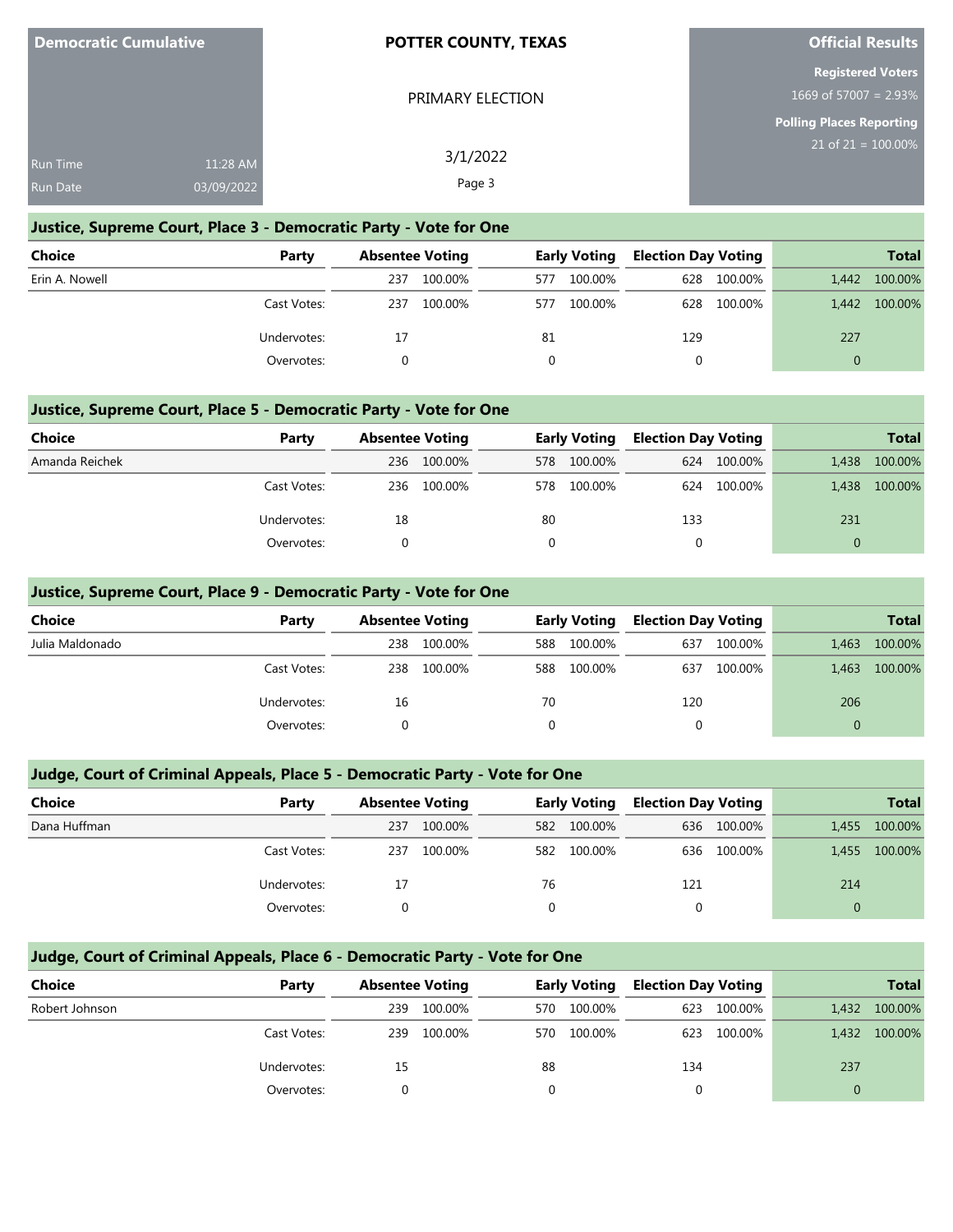PRIMARY ELECTION

## **Official Results**

## **Registered Voters** 1669 of 57007 = 2.93%

**Polling Places Reporting**

21 of 21 = 100.00%

| <b>Run Time</b> | 11:28 AM   | 3/1/2022 |  |
|-----------------|------------|----------|--|
| <b>Run Date</b> | 03/09/2022 | Page 4   |  |

## **County Commissioner, Precinct No. 2 - Democratic Party - Vote for One**

| <b>Choice</b> | Party       | <b>Absentee Voting</b> |         |    | <b>Early Voting</b> | <b>Election Day Voting</b> |         |     | <b>Total</b> |
|---------------|-------------|------------------------|---------|----|---------------------|----------------------------|---------|-----|--------------|
| Robert Ruiz   |             | <b>22</b>              | 100.00% | 79 | 100.00%             | 94                         | 100.00% | 195 | 100.00%      |
|               | Cast Votes: | 22                     | 100.00% | 79 | 100.00%             | 94                         | 100.00% | 195 | 100.00%      |
|               | Undervotes: |                        |         | 8  |                     |                            |         | 16  |              |
|               | Overvotes:  |                        |         |    |                     |                            |         |     |              |

#### **County Commissioner, Precinct No. 4 - Democratic Party - Vote for One**

| Choice            | Party       |    | <b>Absentee Voting</b> |          | <b>Early Voting</b> | <b>Election Day Voting</b> |         |              | <b>Total</b> |
|-------------------|-------------|----|------------------------|----------|---------------------|----------------------------|---------|--------------|--------------|
| Timothy Gassaway  |             | 12 | 19.35%                 | 39       | 23.64%              | 70                         | 29.17%  | 121          | 25.91%       |
| Warren Coble, Sr. |             | 20 | 32.26%                 | 67       | 40.61%              | 92                         | 38.33%  | 179          | 38.33%       |
| Melodie Graves    |             | 30 | 48.39%                 | 59       | 35.76%              | 78                         | 32.50%  | 167          | 35.76%       |
|                   | Cast Votes: | 62 | 100.00%                | 165      | 100.00%             | 240                        | 100.00% | 467          | 100.00%      |
|                   | Undervotes: |    |                        | 6        |                     | 9                          |         | 17           |              |
|                   | Overvotes:  | 0  |                        | $\Omega$ |                     | 0                          |         | $\mathbf{0}$ |              |

## **Justice of the Peace, Precinct No. 2 - Democratic Party - Vote for One**

| <b>Choice</b> | Party       | <b>Absentee Voting</b> |         |    | <b>Early Voting</b> | <b>Election Day Voting</b> |         |     | <b>Total</b> |
|---------------|-------------|------------------------|---------|----|---------------------|----------------------------|---------|-----|--------------|
| David DeLeon  |             | 22                     | 100.00% | 80 | 100.00%             | 93                         | 100.00% | 195 | 100.00%      |
|               | Cast Votes: | 22                     | 100.00% | 80 | 100.00%             | 93                         | 100.00% | 195 | 100.00%      |
|               | Undervotes: |                        |         |    |                     | 8                          |         | 16  |              |
|               | Overvotes:  |                        |         |    |                     |                            |         | 0   |              |

## **Justice of the Peace, Precinct No. 4 - Democratic Party - Vote for One**

| <b>Choice</b>   | Party       | <b>Absentee Voting</b> |         |     | <b>Early Voting</b> | <b>Election Day Voting</b> |         |          | <b>Total</b> |
|-----------------|-------------|------------------------|---------|-----|---------------------|----------------------------|---------|----------|--------------|
| Thomas L. Jones |             | 63                     | 100.00% | 161 | 100.00%             | 219                        | 100.00% | 443      | 100.00%      |
|                 | Cast Votes: | 63                     | 100.00% | 161 | 100.00%             | 219                        | 100.00% | 443      | 100.00%      |
|                 | Undervotes: |                        |         | 10  |                     | 30                         |         | 41       |              |
|                 | Overvotes:  |                        |         |     |                     | 0                          |         | $\Omega$ |              |

#### **County Chairman - Democratic Party - Vote for One**

| <b>Choice</b>  | Party       | <b>Absentee Voting</b> |         |     | <b>Early Voting</b> | <b>Election Day Voting</b> |             |       | <b>Total</b> |
|----------------|-------------|------------------------|---------|-----|---------------------|----------------------------|-------------|-------|--------------|
| David Martinez |             | 239                    | 100.00% | 593 | 100.00%             |                            | 652 100.00% | 1.484 | 100.00%      |
|                | Cast Votes: | 239                    | 100.00% | 593 | 100.00%             |                            | 652 100.00% | 1.484 | 100.00%      |
|                | Undervotes: | 15                     |         | 65  |                     | 105                        |             | 185   |              |
|                | Overvotes:  |                        |         |     |                     |                            |             |       |              |